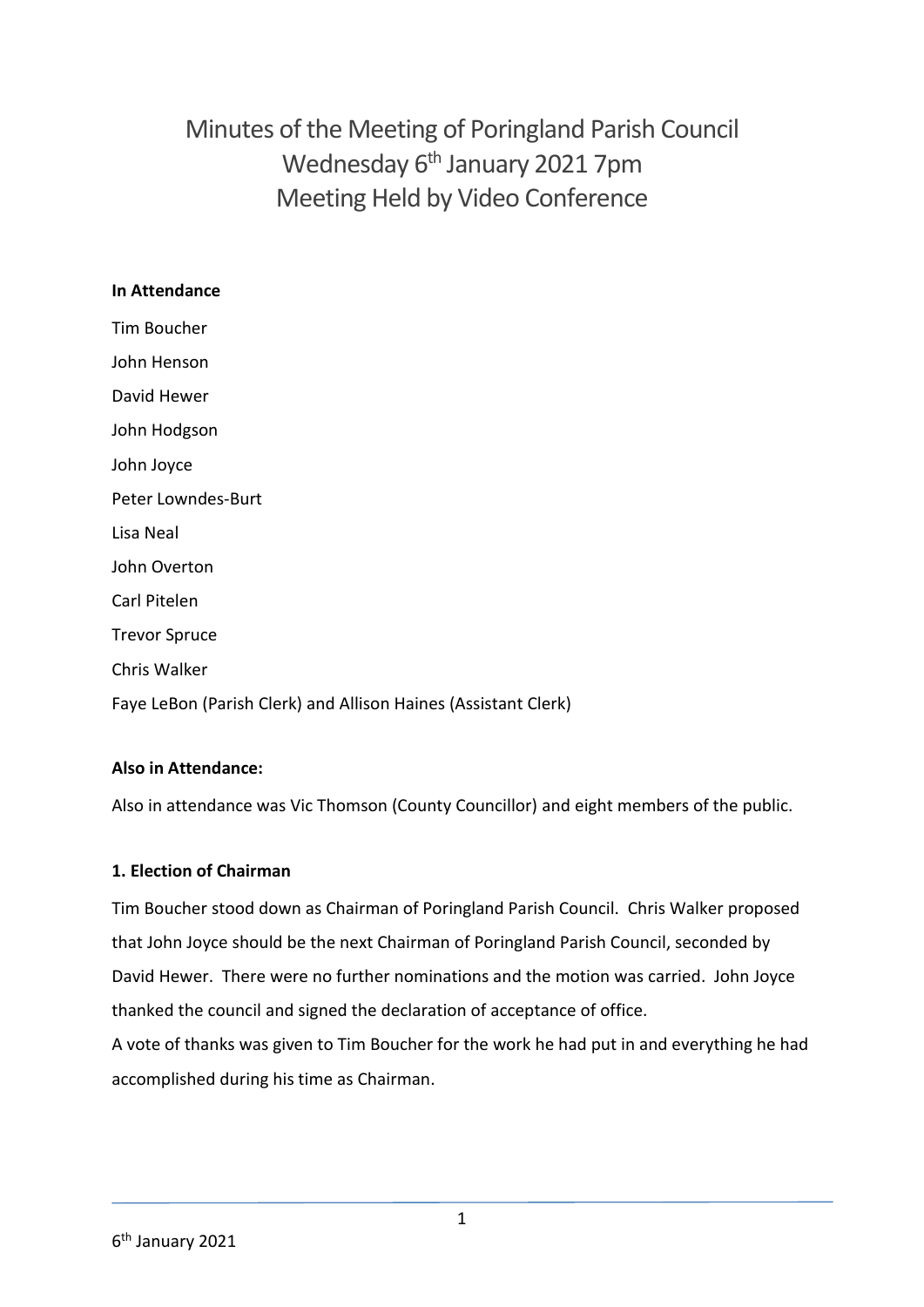As this had led to a vacancy for the position of vice chairman, John Joyce proposed that Tim Boucher should become the vice chairman of Poringland Parish Council. This was seconded by Trevor Spruce and, there being no further nominations, carried.

John Joyce advised that there would be an item of urgent business relating to the staffing of the Parish Council during this lockdown period, which would have to be discussed at the end of the meeting in a closed session. He also advised parishioners that there would be opportunity to speak under item 6c (public participation).

### **2. To Record Apologies for Absence**

All councillors were in attendance.

## **3. Declarations of Interest and Applications for Dispensation**

Lisa Neal declared an interest in item 7(a), as a member of South Norfolk Council's Development Management Committee. Trevor Spruce declared an interest in item 10(b) and 10(d)(ii) and 10(e)(i) David Hewer declared an interest in item 12

## **4. To Agree Minutes of the Meeting Held on 25th November 2020**

After the amendment of typographical errors, the minutes of the meeting held on 25<sup>th</sup> November 2020 were agreed after a proposal by John Henson and a second by David Hewer.

## **5. Matters Arising from the Minutes of 25th November 2020, Including Clerk's Report** The Clerk's report had been previously circulated. It detailed:

- *Tree Warden Commemoration*: The Copper Beech has been purchased and planted. The associated plaque has been ordered and just required installation.
- *Parish Partnership Scheme:* An application has been made for village gateways to the south of the village, and on entry to the village from Shotesham Road. The Parish Council will find out if it has been successful in March.
- *CCTV Improvements:* The physical works to the CCTV system at the pavilion have been completed. Now that the ultra fast broadband has been installed at the pavilion, a link can be established to the community centre.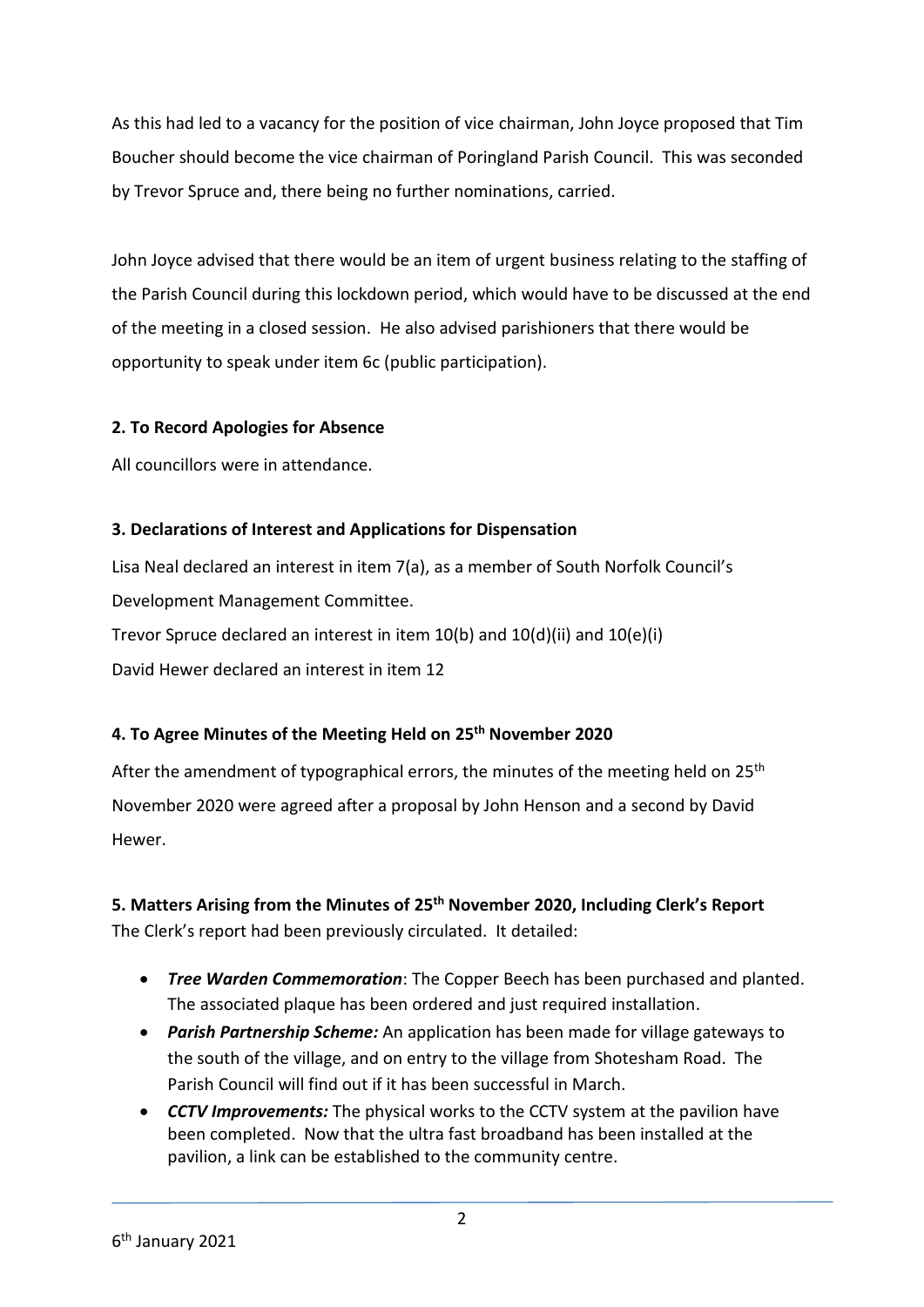- *Play Areas at Clements Gate:* David Wilson Homes is in the process of reviewing their options as a result of the commuted sums that they will have to pay under South Norfolk Council's SPD.
- **Dog Bin at Clements Gate.** Further to the Parish Council accepting the offer from David Wilson Homes to accept ownership and maintenance of a dog bin on Clements Gate in exchange for a commuted sum of £2,000, an invoice has been issued to David Wilson Homes, but this has yet to be settled.
- **Bulbs:** All bulb planting is now complete.
- *Subsiding Tree on BR6:* This has now been removed.
- *Ultra-Fast Fibre Broadband to Pavilion:* This has been installed and the project complete.
- **Public Space Protection Order**. The Parish Council's support for this was conveyed to South Norfolk Council. The Public Spaces Protection Order was issued by South Norfolk Council on 14<sup>th</sup> December.
- **Financial Contribution to The Octagon.** Further details have been requested from the P.C.C in relation to this request.
- **Fiveways Roundabout Project**. Details of the members of the working group have been sent to Framingham Earl Parish Council. It was reported that a productive meeting was held on 4th January to move this project forwards.
- Petition for 20mph Speed Limit on Caistor Lane. The petition has been sent to Norfolk County Council along with the SAM2 data and the crashmap data. This information has also been conveyed to the resident who sent the petition
- **Norfolk Homes s106 Agreement**. A further amendment has been made in the s106 agreement between Norfolk Homes and South Norfolk Council to include a deadline for transfer. The definition of the nominated body will now read: *Nominated Body means Poringland Parish Council, or where Poringland Parish Council fails to complete the transfer of all or part of the land to be transferred by 1 March 2020 AND PROVIDED THAT a minimum of 28 days have elapsed from the date of receipt of a signed transfer deed from the Developer by Poringland Parish Council, it shall mean the Management Company AND FOR THE AVOIDANCE OF DOUBT a different body may be agreed for each separate area of land to be transferred unless otherwise agreed in writing between the Parties.*

Chris Walker corrected the date to complete the agreement to  $1<sup>st</sup>$  March 2021.

#### **6. Adjournment for Public Participation, District and County Councillors, and Councillors with any Pecuniary Interests**

It was agreed that standing orders should be suspended.

#### a) District Council Report

Cllr Neal reported that South Norfolk Council has been reviewing the localised flooding over

the Christmas period. With regards to the flooding at Bennett Homes, the planning

department has met to discuss how agencies such as the Environment Agency and the Lead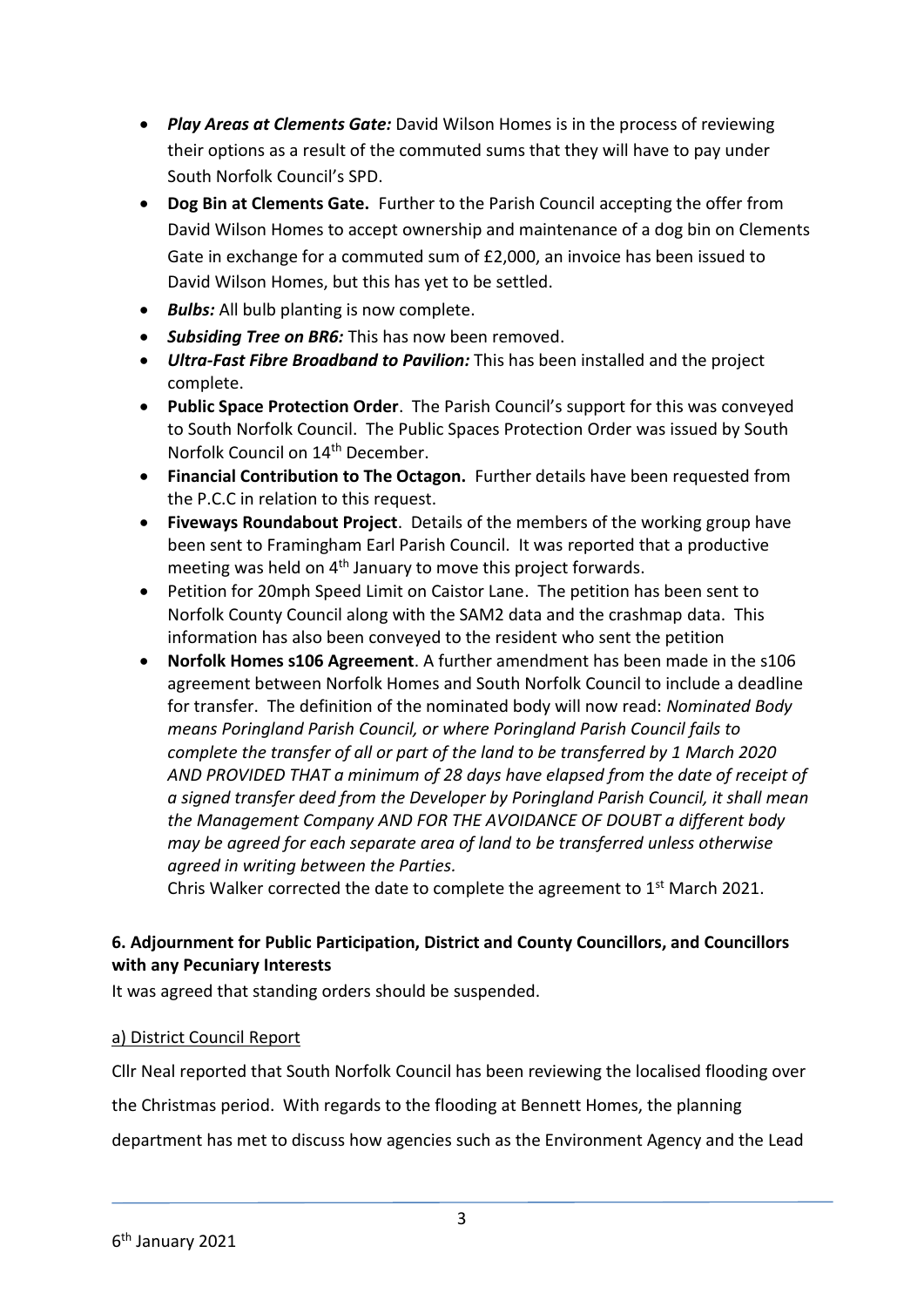Flood Authority can work together to secure adequate planning conditions. The Bennett Homes development was classed as Flood Zone 1 so is a low flood risk.

It was emphasised that flooding should be reported to the Lead Flood Authority, but assurances were given that this is being fully investigated.

Cllr Neal had reviewed the emergency plans made by the Strategic Six Group. They are all out of date and suggested a working group to update the Poringland Plan. David Hewer advised that he would be happy to help update the plan.

The Clerk queried the definition of Flood Zone 1 as an area not at risk from sea or river flooding. This being the definition, Poringland is unlikely to ever be a flood risk. Cllr Neal responded that this was National Policy and there was a further drainage strategy specifically for Poringland.

Cllr Neal reported that the fitness equipment on the field to the south of the village had been there in excess of the 56 days permitted without planning permission. Planning permission is now required to regularise the business. Investigations are also being made to see if the signage requires planning permission.

Changes have been made to the permitted development rules, in that fast track approval can be granted for applications to build upwards, without increasing the footprint of the building. There have also been changes to fast track brownfield regeneration and high street regeneration.

In reference to the Neighbourhood Plan, there may be a justifiable case to change Policy 2 so that it better meets the aspirations of the community. Weekly meetings were held up until Christmas on the Greater Norwich Plan and the plan should be going to Cabinet on  $11<sup>th</sup>$ January. The plan also needs to be presented to the Cabinets of Broadland and Norwich City Council. There were 44K responses to the Government's planning White Paper, which will inevitably cause delay.

With regards to economic growth, there is now another round of grants available as a result of the latest Covid-19 lockdown.

The next planning training session for Parish Council's is on 19<sup>th</sup> January.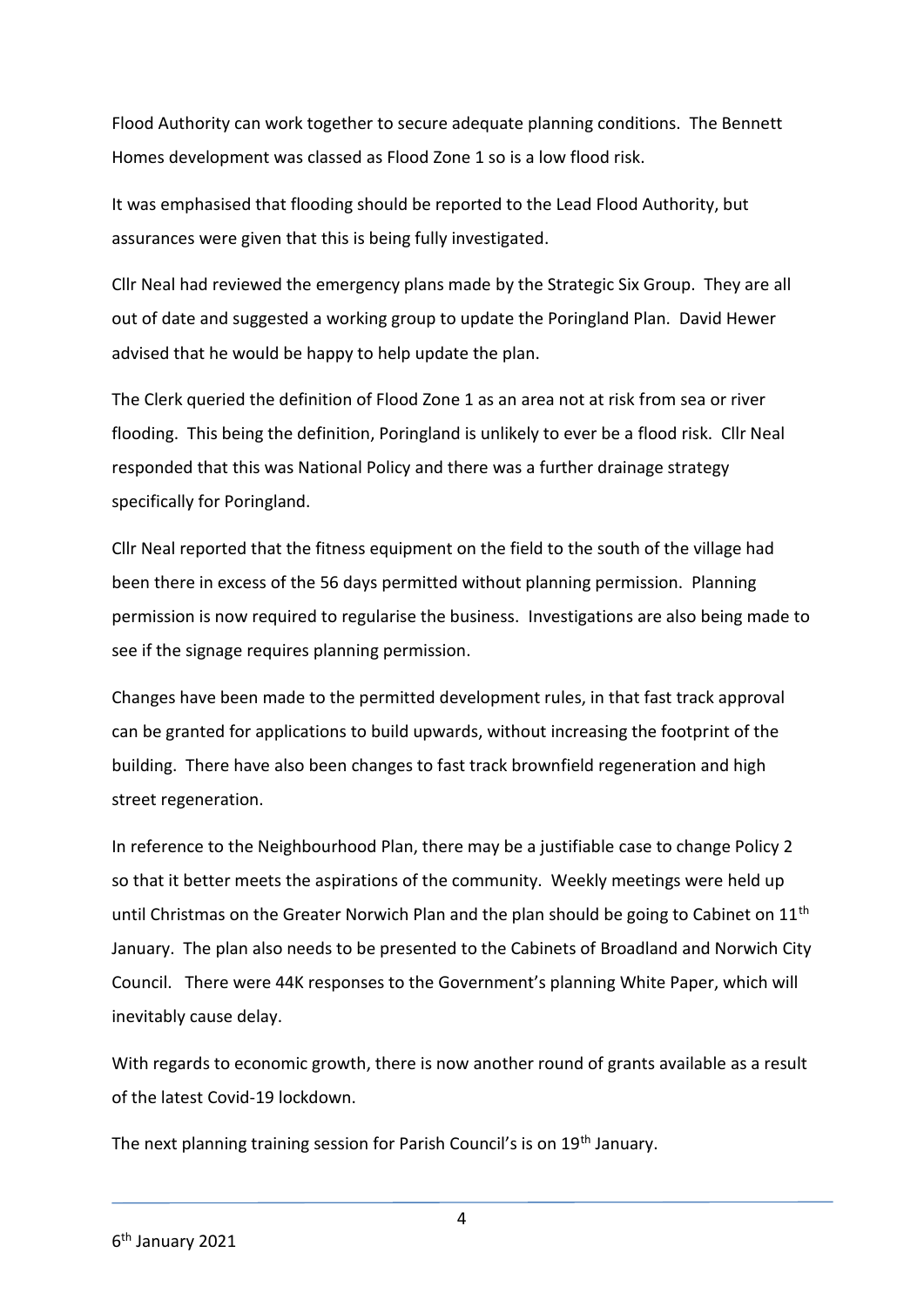Tim Boucher queried whether South Norfolk Council will be keeping track of the vaccination rate within the district and whether there could be an update each month. Cllr Neal will look into this.

#### b) County Council Report

Vic Thomson reported that all vaccines are controlled by the NHS. Vaccination of priority groups had already started.

All flooding incidents over Christmas are being investigated, as is the event rate (eg: is this a 1 in 100 year event / 1 in 1,000 year event etc).

The road markings outside the Railway Tavern are in the process of being restored, and the highway safety team is considering restoring the bricks around the Budgens roundabout.

In regards to school places, the projections for the September 2021 intake look balanced, but more will be known by the end of February. Sites for the new school are presently being looked at and assessed.

There has been sufficient uptake on the fibre to property broadband scheme to proceed with the project. An approach has been made with regards to Cabinet 6 (corner of Shotesham Road) for a similar project.

It remains unclear whether the elections in May will still go ahead.

#### *Vic Thomson Left the Meeting, Due to a Prior Commitment*

#### c) Public Participation

A member of the public made representation about the amended planning application 2020/1925. He stressed the negative impact the development would have on the property St Lawrence. Unlike the planning application for Burgate Lane, there is only one property that would be impacted, but this impact would be striking causing the property to be surrounded by development. The need for the Parish Council to support the principle of care based living was understood, but stressed the need for the Parish Council to understand the burden that was being placed on the neighbouring property. The member of the public advised that the applicant had a 28 hectare site and felt that it was not necessary to fill all of it with development.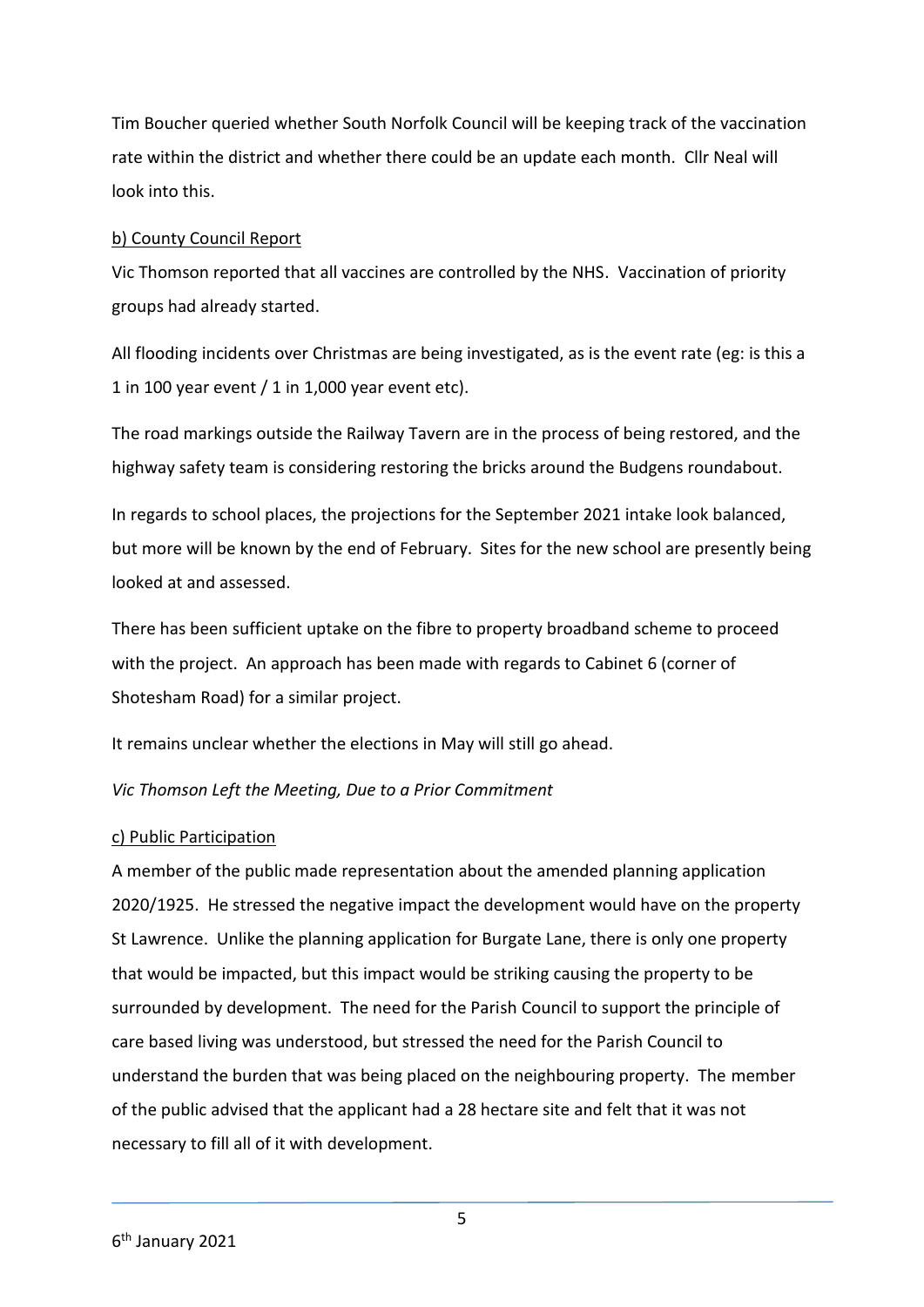John Joyce thanked the member of the public for their representation.

*Standing orders were reinstated.* 

*Lisa Neal withdrew from the meeting.* 

#### **7. Planning**

#### a. To Consider Applications Received

*i. 2020/2218 – Land West of the Grove – Agricultural Workers Dwelling at Grove Farm, for Association with Works to the Farm Itself*

It was agreed to consider this application later on the agenda.

# *ii. 2020/2285 – 28 The Ramblers – Single Storey Rear Extension, Loft Conversion and Addition of Windows*

Trevor Spruce presented this application. He advised that there had been no neighbour objections to date. The property backs onto woodland so the proposed development would not be intrusive to another property. There would be no visual impact and there would remain ample parking space. He proposed that there should be no objections to this application, seconded by David Hewer and carried.

*iii. 2020/2318 – 55 Howe Lane – Single Storey Front Extension and First Floor Side Extension* John Hodgson presented this application. The adjacent property has a similar extension and there remains ample car parking space. Whilst the extension is large, it is an improvement to the property with no impact on neighbouring properties. John Hodgson proposed that there should be no objections to the application, seconded by Chris Walker and carried.

# *i. 2020/2218 – Land West of the Grove – Agricultural Workers Dwelling at Grove Farm, for Association with Works to the Farm Itself*

Tim Boucher presented this application. He detailed that this was a proposed bungalow next to existing chicken sheds, designed for use by the manager of the chicken farms. The proposed dwelling is remote from other dwellings and therefore would not impact upon them.

Chris Walker noted that there had been objections to the application from a member of the public.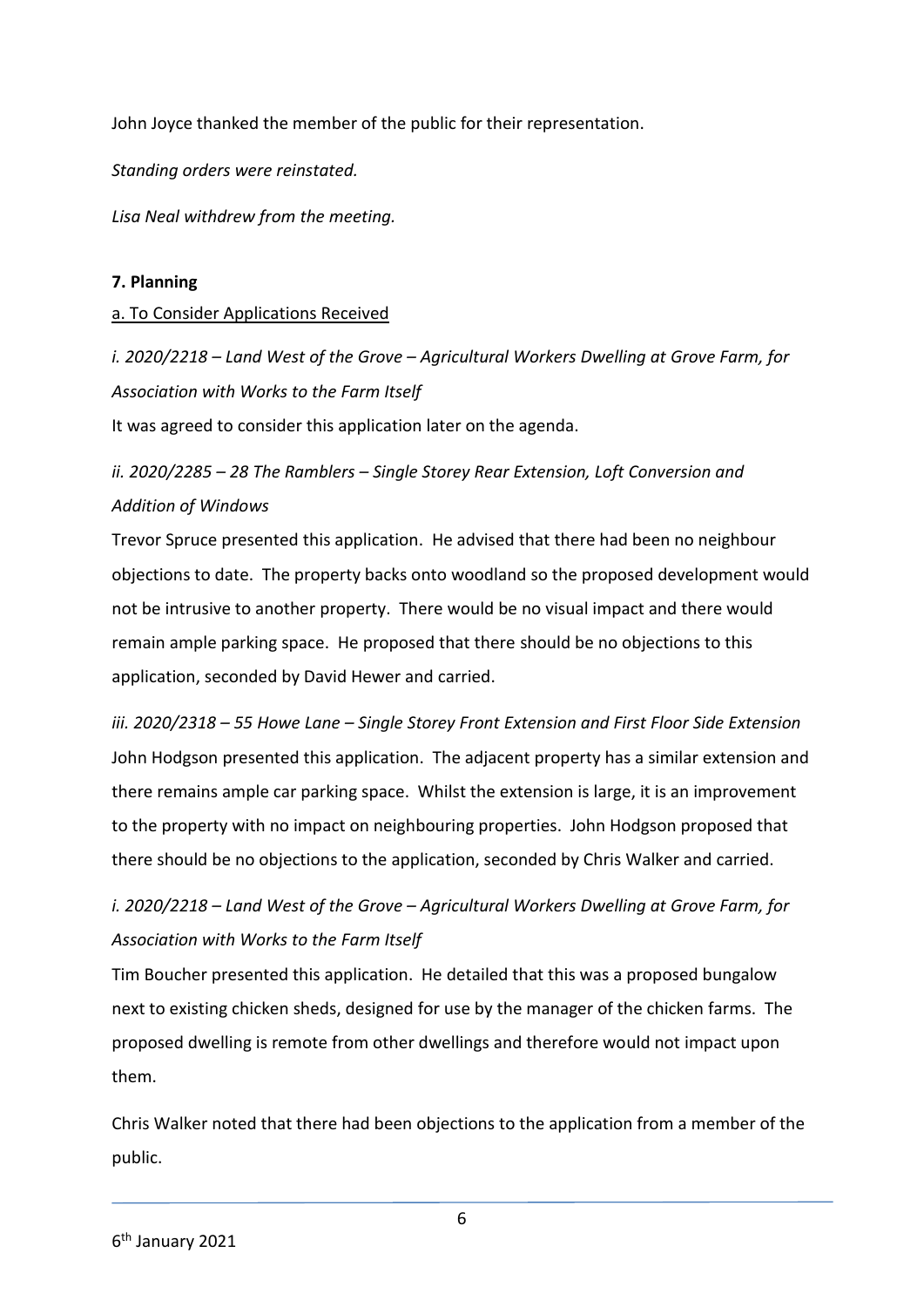Queries were raised about the impact on the nearby trees and whether all tied properties are currently being used for the purpose of agricultural employees. Tim Boucher advised that there is no proposal to remove trees from the wooded area, and that if this dwelling were to be offered as a private residence, then this would require further planning permission.

Tim Boucher proposed that there should be no objections to this application, on the provision that the dwelling is retained as a tied property for agricultural workers of the business of the applicant. Seconded by Chris Walker and carried.

*iv. 2020/1925 – Land South West of Bungay Road - Demolition of existing buildings and construction of a 41 bed care home (with 10 extra care apartments on ground floor, Use Class C2) and 44 extra care lodges (All Use Class C2), together with vehicular access, landscaping and communal facilities including, restaurant, cafe, bar, gym, therapy rooms, hair salon, shop and bowls green. (AMENDED APPLICATION)*

Chris Walker presented this application. He read out the decision by Poringland Parish Council on the original application. He noted that the amended application focused on a clarification statement that had tried to mitigate the concerns of the objections that had been raised on the original application. He acknowledged a letter sent by a member of the public representing a property next to the proposed development.

John Hodgson clarified that there is no development proposed to the eastern boundary of the neighbouring property.

Chris Walker proposed that, on balance, the Parish Council should continue to not object to this application. Seconded by David Hewer and carried.

#### b. To Note Planning Decisions

The following decisions were noted:

i) 2020/1732 – 14 Meadow Way – Works to TPO Trees - Oak tree (in rear garden) - reduce height of approx 16m and 15m spread to leave height of approx 13m and 12m spread.

#### **APPROVAL WITH CONDITIONS**

ii) 2020/1789 – 40A The Street - Erection of flat roof single storey side extension.–

#### **APPROVAL WITH CONDITIONS**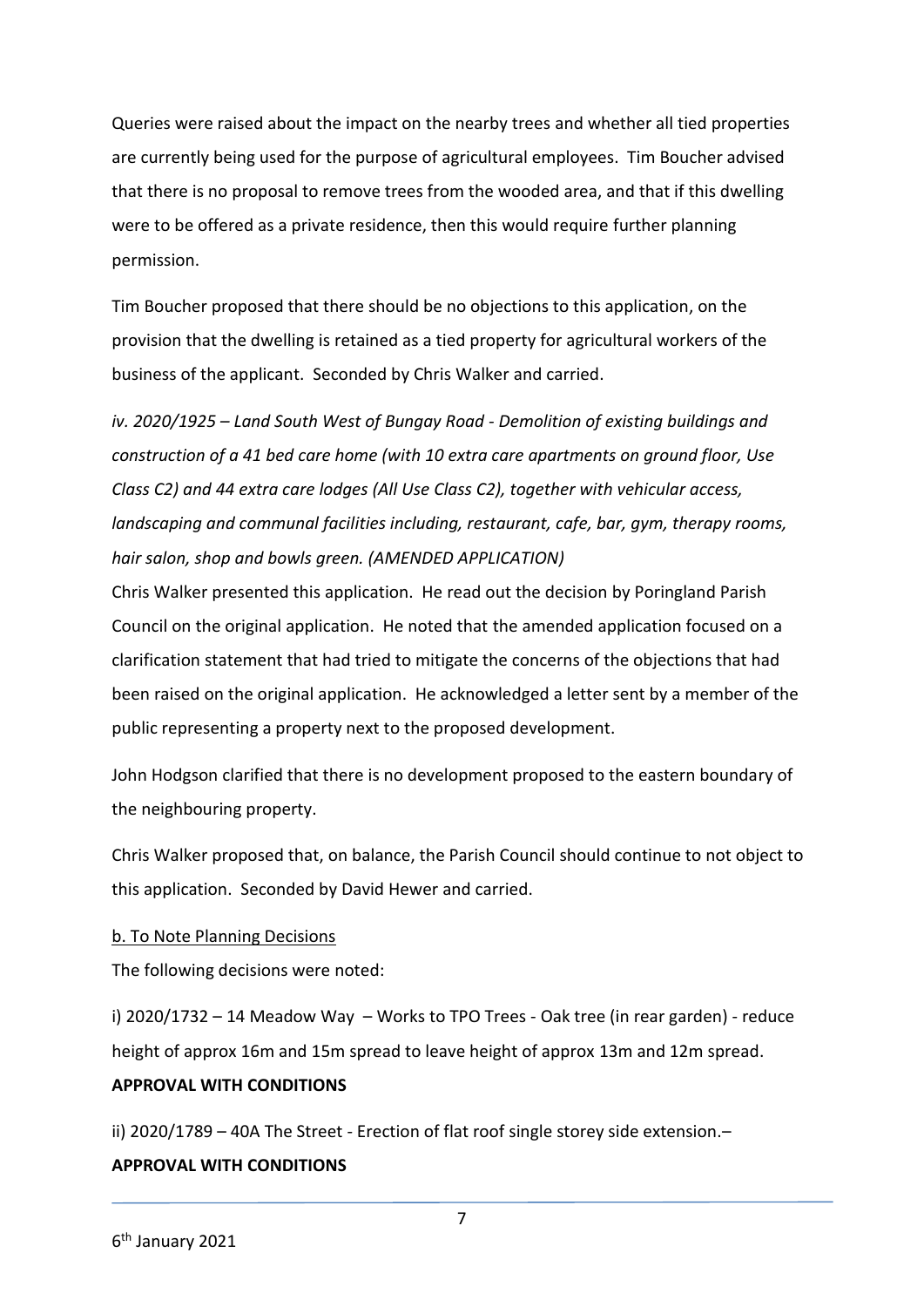iii) 2020/2038 – Land North of Shotesham Road - Non material Amendment from 2014/0319 - Proposed external finishes changes to all plots including, render colours altered to work in with new cladding, cladding colour changes, brick manufacturer changed for supply reasons and block paving colours updated. – **APPROVAL NO CONDITIONS**

iv) 2020/1682 – 31 Shotesham Road – Single storey side & rear extension - **APPROVAL WITH CONDITIONS**

v) 2020/2039 – Phase 2 Area C Devlin Drive – Non Material Amendment from 2000/0995 - Soil levelling of proposed public open space area. - **APPROVAL NO CONDITIONS**

*Lisa Neal Re-joined the Meeting*

#### **8. Correspondence and Consultations**

a) To Consider Response to Police and Crime Commissioner Budget Consultation (Deadline 21<sup>st</sup> January 2021)

This consultation detailed a proposal to increase the Police share of the council tax by 5.68% to support policing in Norfolk. After consideration is was agreed, after a proposal from John Henson and a second from Chris Walker, not to respond to this consultation.

#### b) To Formally Acknowledge Those Involved in the Christmas Project

Thanks were given to those involved in the Christmas Project:

Ben Burgess – for loan of the gator, trailer and cherry picker.

Spruce Landscapes for purchase and transportation of the tree and purchase of sleigh materials.

Sean Curtis for installing and decorating the tree

All who dressed up for the Santa sleigh event.

Men's Shed for construction of the sleigh and Carl Pitelen (and his family)

The support truck for helping to keep everyone safe.

Poringland Primary school and everyone who helped to promote the event.

Radio Norfolk and Wally Webb

South Norfolk Council for a grant.

The clerk for co-ordinating the events.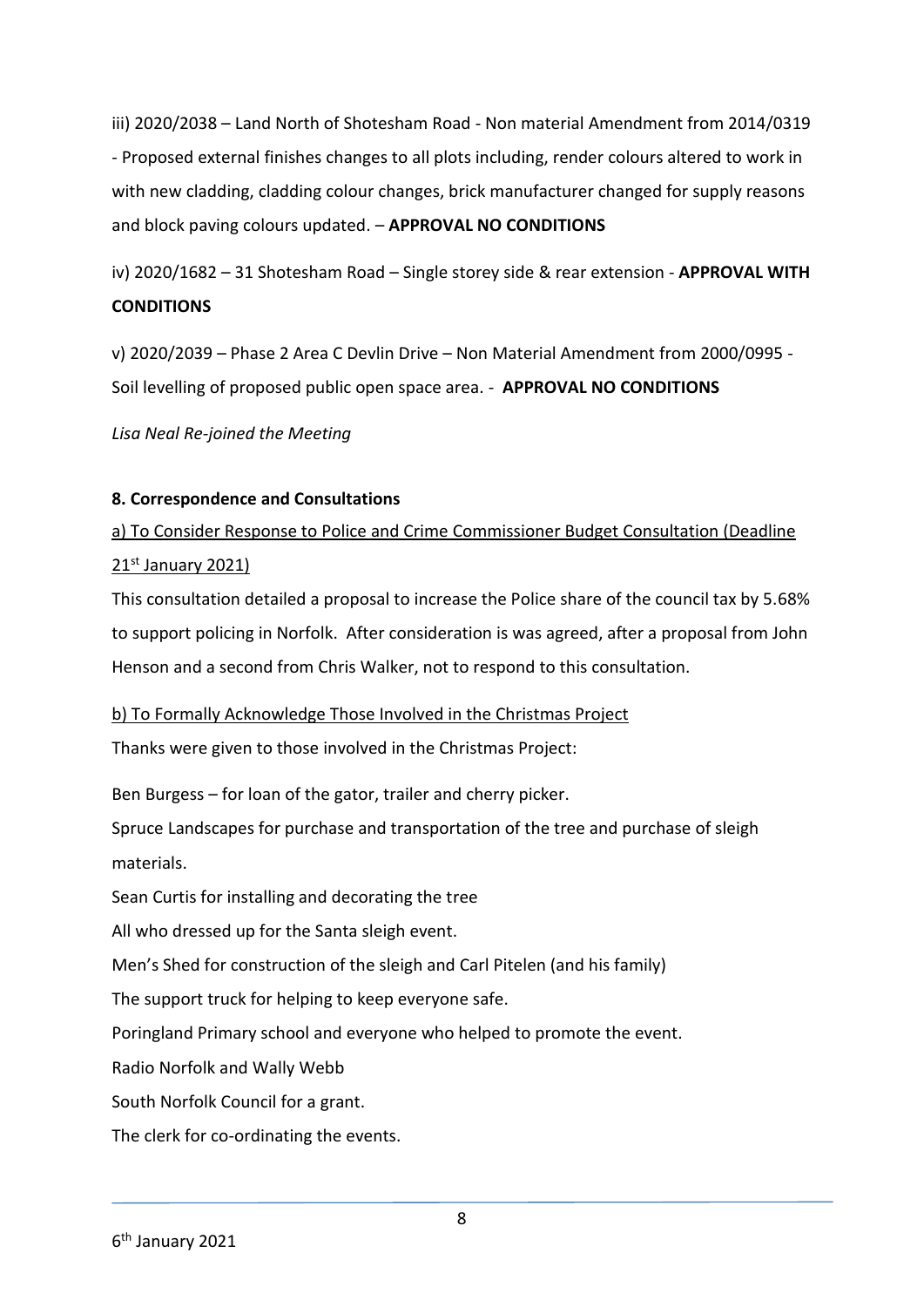#### **9. To Receive Parish Council Update on Covid-19 Crisis**

The Clerk had provided a written report based on national guidance for Tier 4, however much had changed since the report was published as the country had now been placed in lockdown for the third time. An update on staffing would be given in the closed session at the end of the meeting. It was stressed that details about the proposed use of community centre were, at this stage, confidential.

#### **10. Finance**

a) To Receive Receipts, Payments and Bank Reconciliation for November 2020

The receipts, payments and bank reconciliation for November 2020 were noted by council.

#### *Trevor Spruce Disconnected from the Meeting*

#### b) To Receive Update on Ground Maintenance Contracts and Agree Further Actions

The Clerk gave a report on contractor performance. It was agreed that another staged payment should be made to one of the contractors, but a site meeting should be requested with the second to discuss the completion of the contract.

#### c) To Receive Notification of Donation from Framingham Earl Parish Council

It was noted that a donation of £100 had been received from Framingham Earl Parish Council for the maintenance of Poringland Playing Field. It was agreed that the Clerk should thank Framingham Earl Parish Council for their generosity.

#### d) Accounts for Payment

#### *i) To Agree Accounts for Payment*

David Hewer proposed that the following accounts should be paid, seconded by Chris Walker and carried.

| Payee                                                                                                             | <b>Description</b>                       | <b>Amount</b> |
|-------------------------------------------------------------------------------------------------------------------|------------------------------------------|---------------|
| Staff Salaries and other Contractual Employment Payments (including<br>payments to HMRC and Norfolk Pension fund) |                                          | £10,547.84    |
| Ian Smith                                                                                                         | <b>Office Equipment &amp; Stationery</b> | £126.39       |
| ВT                                                                                                                | Telephone - Dec                          | £92.74        |
| ВT                                                                                                                | Telephone - Nov                          | £93.08        |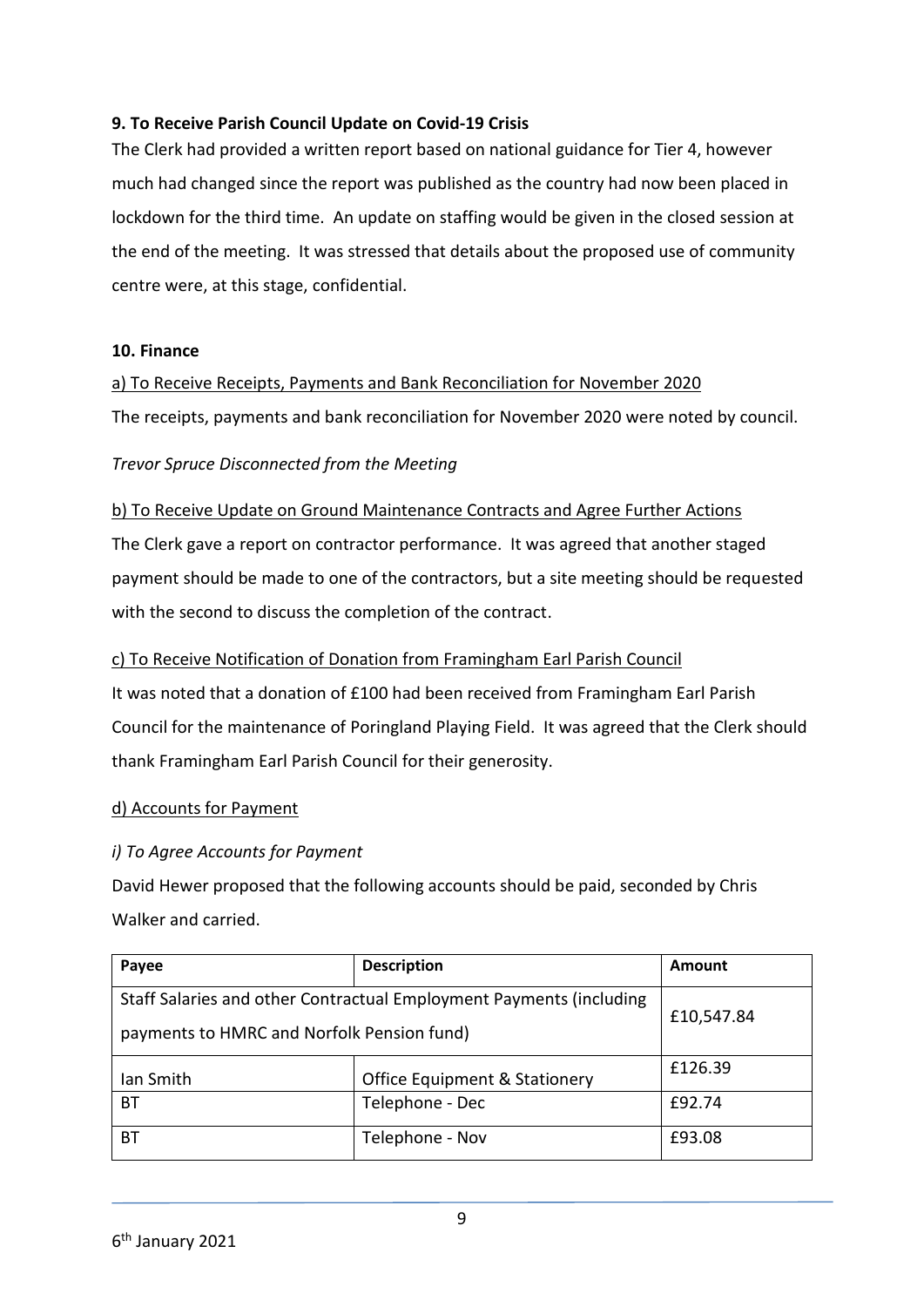| Payee                            | <b>Description</b>                  | <b>Amount</b> |
|----------------------------------|-------------------------------------|---------------|
| Norfolk copiers                  | <b>General Printing</b>             | £26.33        |
| Microshade                       | <b>Hosted IT</b>                    | £209.70       |
| Unity Trust bank                 | <b>Bank Charges</b>                 | £20.70        |
| <b>Information Commissioners</b> |                                     | £35.00        |
| Office                           | Data Protection Subscription        |               |
| <b>Total Gas and power</b>       | <b>Community Centre Electricity</b> | £650.61       |
| Espo                             | <b>Community Centre Gas</b>         | £213.58       |
| Wave                             | <b>Community Centre Water</b>       | £13.24        |
| <b>MPS Doors</b>                 | <b>Community Centre Dorr Repair</b> | £120.00       |
| <b>RWB</b>                       | Extra sockets in office             | £370.50       |
| <b>Hugh Crane</b>                | <b>Cleaning consumables</b>         | £150.80       |
| The Alarm company                | Maintenance                         | £314.40       |
| <b>Yare Shipping</b>             | Café Stock                          | £217.21       |
| Worldpay                         | Café Card Charges                   | £22.90        |
| Screwfix                         | Cafe storage                        | £9.52         |
| Glasdon                          | Dog bin                             | £236.71       |
| J S Gannon                       | <b>Bench Refurbishment</b>          | £90.00        |
| South Norfolk Council            | Alcohol Licence                     | £70.00        |
| High Street Safari               | <b>Christmas Trail</b>              | £210.00       |
| Men's Shed                       | Materials for Sleigh                | £115.06       |
| Garden Guardian                  | <b>Grounds Maintenance</b>          | £385.00       |
| vortex grounds                   | <b>Grounds Maintenance</b>          | £587.00       |
| Veolia                           | <b>Waste Removal</b>                | £76.94        |
| Barclaycard                      | Various                             | £204.04       |
| Faye LeBon                       | Café / Christmas Event              | £128.71       |
| <b>Amazon Business</b>           | cooking utensils/reindeer costume   | £176.21       |
| <b>Bartlett signs</b>            | signs                               | £104.40       |
| <b>J&amp;A Saunders</b>          | <b>Window Cleaning</b>              | £205.00       |
| <b>Office Water Supplies</b>     | Hire of Water Cooler                | £85.50        |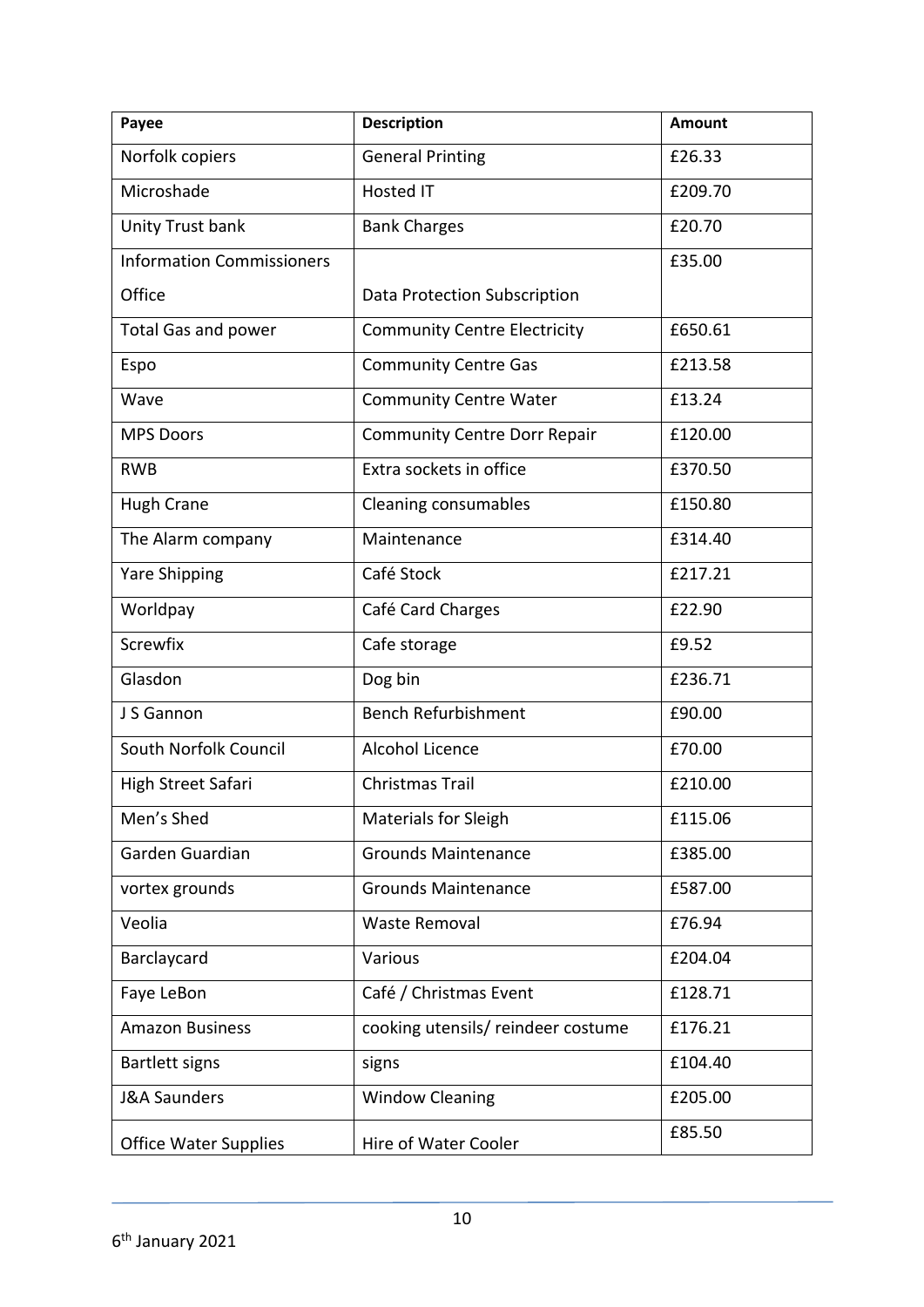| Payee          | <b>Description</b>             |              | Amount     |
|----------------|--------------------------------|--------------|------------|
| Faye LeBon     | Petty Cash Top Up              |              | £60.45     |
| Ezyglide       | <b>Servicing of Partitions</b> |              | £678.00    |
| Lisa Gooderham | Mileage                        |              | £20.39     |
|                |                                | <b>TOTAL</b> | £16,667.95 |

*ii) To Agree Accounts for Payment (Councillors with Pecuniary Interests)*

The following accounts for payment were agreed

| Payee             | <b>Description</b>               | Amount  |
|-------------------|----------------------------------|---------|
| Spruce Landscapes | <b>Removal of Hedge Cuttings</b> | £96.00  |
| Spruce Landscapes | Install Dog Bin                  | £36.00  |
| Spruce Landscapes | Level 12no. Graves               | £417.60 |
|                   | <b>TOTAL</b>                     | £549.60 |

e) To Consider Recommendations from the Finance and Governance Advisory Group The draft minutes from the meeting had been circulated.

### *i) To Agree Grounds Maintenance Contracts*

Five companies had been approached to quote for the grounds maintenance contracts for the 2021/2022 season, with three companies providing quotations.

Discussions occurred as to how less staff time can be used in the management of contractors. The Amenities Advisory Group is to be utilised more to assist. The Clerk is to try to ask contractors for a brief email when they have attended site detailing the work they have done. It was agreed to award the following contracts after a proposal from Chris Walker and a second from David Hewer:

| <b>Burial Ground</b>      | Spruce Landscapes | £5,200 + £30 per ad hoc plot      |  |
|---------------------------|-------------------|-----------------------------------|--|
|                           |                   | (based on 10 ad hoc plots $p/a$ ) |  |
| <b>Community Centre</b>   | Garden Guardian   | £1,420                            |  |
| <b>Community Woodland</b> | Garden Guardian   | £330                              |  |
| Devlin Drive              | Garden Guardian   | £830                              |  |
| <b>Memorial Garden</b>    | Vortex            | £890                              |  |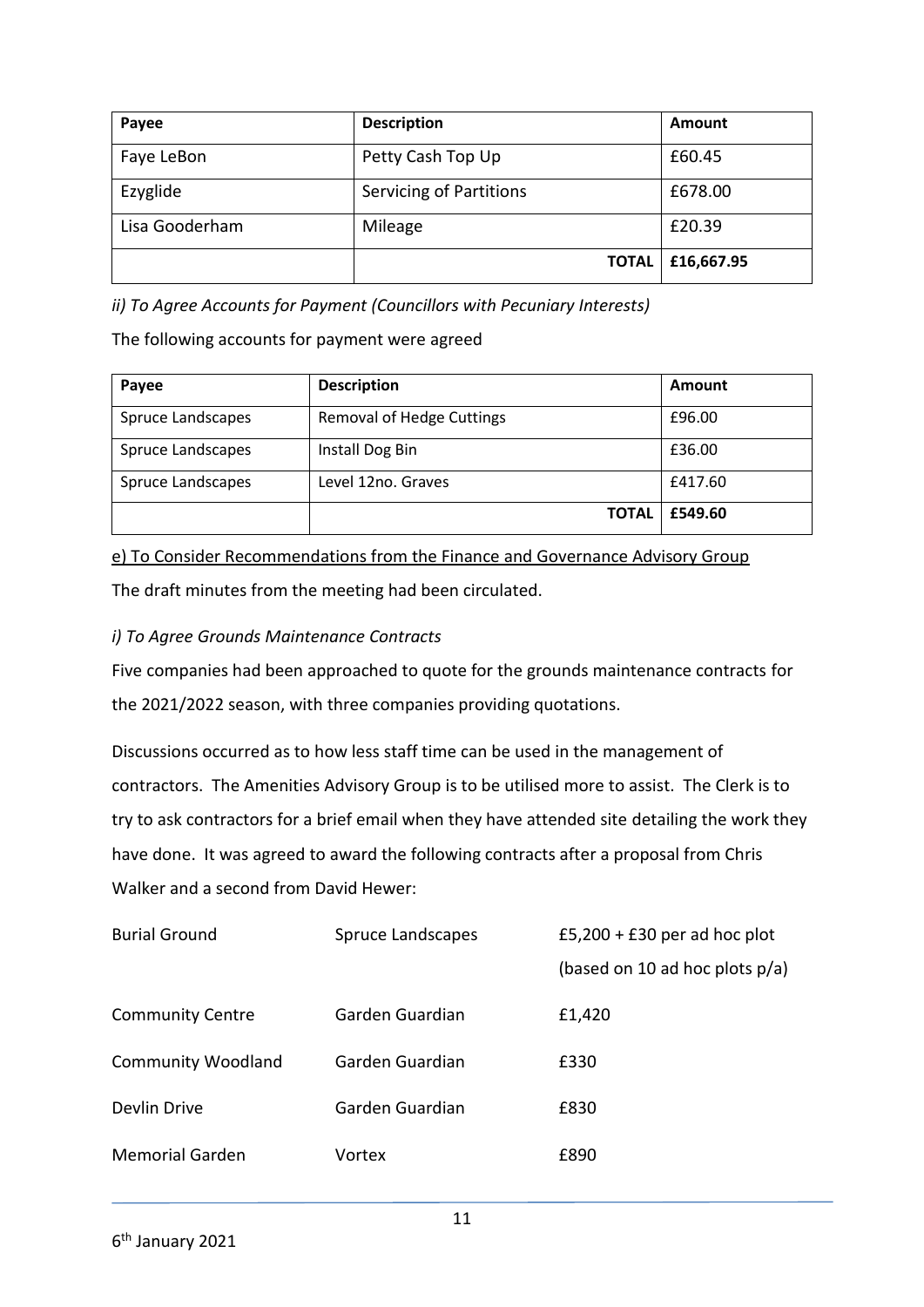| Verges                       | Garden Guardian | £2,684 |
|------------------------------|-----------------|--------|
| <b>Mulberry Grass</b>        | Garden Guardian | £1,100 |
| <b>Mulberry Grounds</b>      | Garden Guardian | £1,100 |
| <b>Playing Field Grass</b>   | Vortex          | £900   |
| <b>Playing Field Grounds</b> | Vortex          | £1,140 |
| Rosebery Park                | Vortex          | £1,480 |
| <b>Trafalgar Square</b>      | Vortex          | £1,160 |

*Trevor Spruce Re-joined the Meeting*

#### *ii) To Agree Budget and Precept for 2021/2022*

Chris Walker presented this item. He advised that it had been a challenge forecasting for 2021/2022 when it was unknown as to when the country would be returning to normal after the pandemic. The tax base had only increased by one despite the level of development in the village, showing that people were falling out of the criteria for paying council tax.

Discussions also occurred as to the predicted level of free reserves at the end of year. It was predicted that £30,000 of reserves would have been utilised over this financial year and the advisory group discussed whether this should be recouped. The Advisory Group decided that it should be recouped in due course, but it would be inappropriate to do so in the 2021/2022 financial year, given the difficult financial year many people have had. Chris Walker proposed that the precept should be set at £179,363.64, an increase of 1.89% on a Band D property. This was seconded by Lisa Neal and carried.

Trevor Spruce thanked Chris Walker for his work on the budget.

#### *iii) To Agree Extension to Café Support*

When the café was set up, it was agreed that the Parish Council would support the café up to £900 in set up costs. The clerk provided a breakdown of the performance of the café which showed that the café was moving into profit until the lockdown in November. Expenditure had also been divided into consumables and equipment, and it was noted that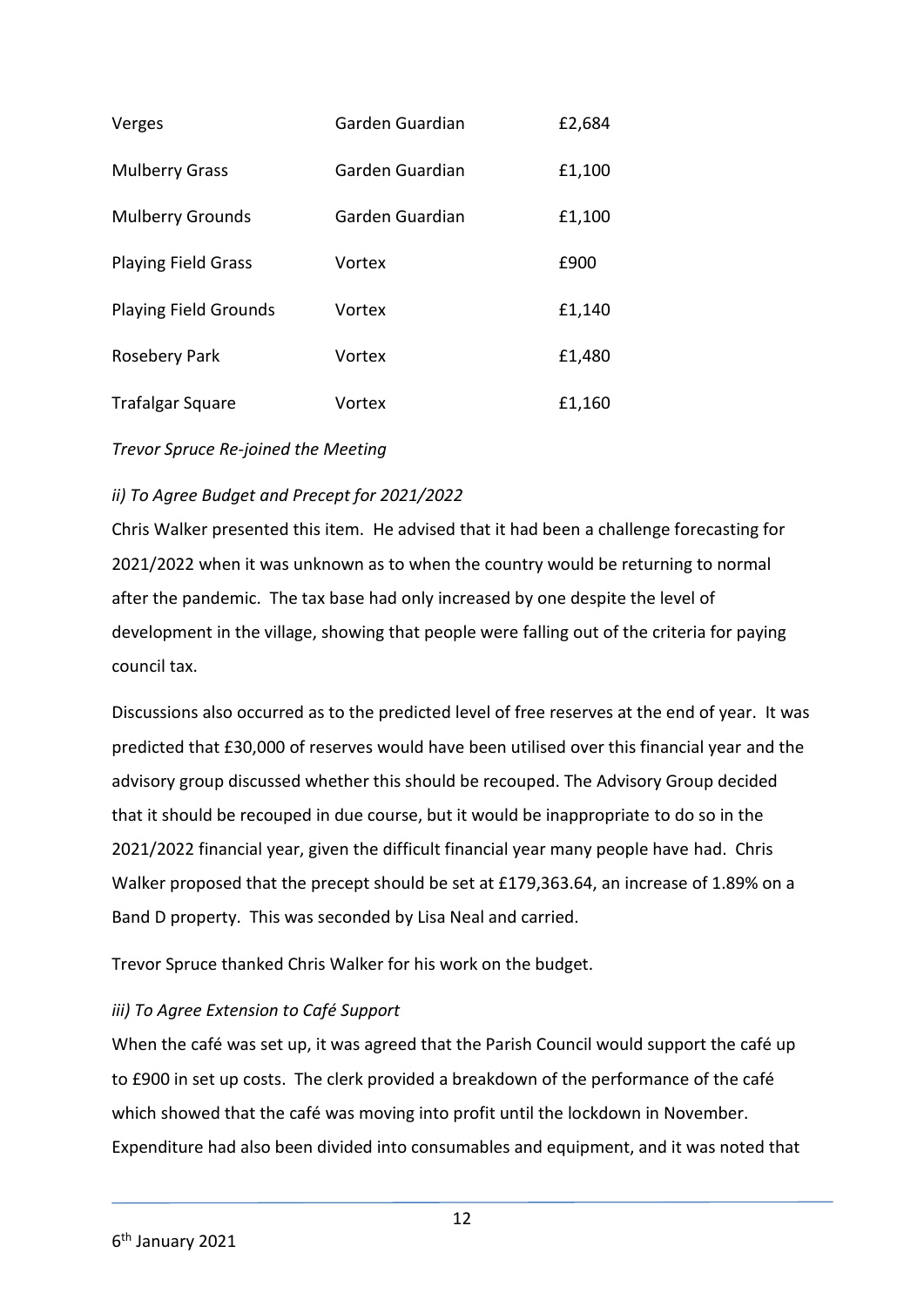the equipment would not be a recurring cost. The Parish Council agreed to support the café to an amount of £1,500 until year end.

#### *iv) To Agree Changes to Barclaycard Access*

It was agreed that the Clerk and Assistant Clerk should have a company Barclaycard, alongside the caretaker. As David Hewer was the only authorised signatory on the account, Chris Walker, John Joyce and Tim Boucher should also be added. This was proposed by Chris Walker, seconded by Tim Boucher and carried.

#### **11. To Consider Updated Wording for Policy 2 of the Neighbourhood Plan**

A report was circulated with the original wording and the wording proposed by the examiner, along with reason why this amended wording would not meet the aspirations of the people in the village. South Norfolk Council planning policy officers have sought legal advice and are in the process of amending the policy wording to better suit the plan. It was agreed to give John Henson, John Joyce and the Clerk delegated authority to resolve this with South Norfolk Council officers, unless they feel it should be brought back to full council.

### **12. To Consider Monthly Parish Council Publication**

John Joyce had previously sent councillors information on the benefits of a monthly publication, primarily to be accessed online and in noticeboards, but eventually it is hoped to be left in local businesses. It was assured that the publication would be designed to complement the 5+ magazine and there was no intention for the publication to be delivered to every household.

Discussions occurred over the name of the publication, and ideas are to be sent to the Clerk by Friday. Discussions were also had over whether a monthly or bi-monthly edition would be preferable.

It was agreed to trial a monthly publication for a period of three months after a proposal from John Joyce and a second from John Hodgson.

### **13. To Note Date of Next Parish Council Meeting.**

This was noted as Wednesday  $27<sup>th</sup>$  January 2021, commencing at 7pm by video conference.